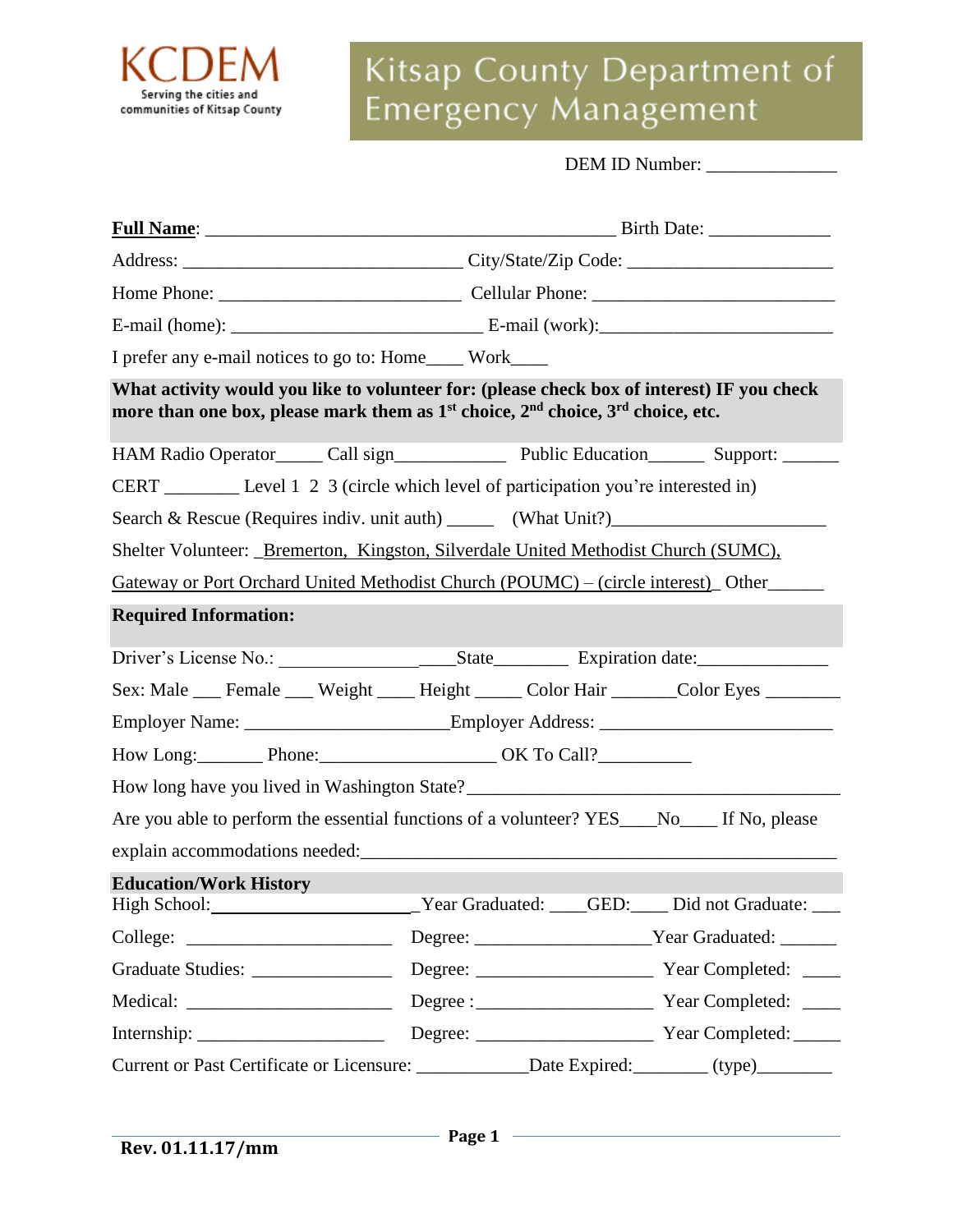| Do you have a current CPR card/certification? Yes ____No __________ Exp Date: _______ Need copy |  |
|-------------------------------------------------------------------------------------------------|--|
| Do you have a current First Aid card/certification? Yes ____No _________ Exp Date____Need copy  |  |
| Do you have National Incident Management or Incident Command (NIMS/ICS) certification?          |  |
| Yes No Key If YES, please provide copies if we don't already have them on file                  |  |
| Do you have any disaster volunteer experience? No ___Yes ___ (please explain)                   |  |

| I am available:                                                                                |      |      |      |  |
|------------------------------------------------------------------------------------------------|------|------|------|--|
| Hours per month?                                                                               |      |      |      |  |
| Mornings ____Afternoons ____Evenings ____Weekends ____Emergency/Disaster Only ____             |      |      |      |  |
| If applying to become a Shelter Volunteer, please indicate what days of the week you can       |      |      |      |  |
| volunteer (please circle):                                                                     |      |      |      |  |
| Sunday, Monday, Tuesday, Wednesday, Thursday, Friday, Saturday                                 |      |      |      |  |
|                                                                                                |      |      |      |  |
| <b>All Applicants:</b>                                                                         |      |      |      |  |
|                                                                                                |      |      |      |  |
|                                                                                                |      |      |      |  |
|                                                                                                |      |      |      |  |
| I certify that the information on this application is correct to my best knowledge and belief. |      |      |      |  |
| <b>Signature of Applicant</b>                                                                  |      | Date |      |  |
| Signature of Unit Leader (if applicable)                                                       | Unit |      | Date |  |
| <b>Staff use only:</b>                                                                         |      |      |      |  |
| Initials/date                                                                                  |      | date |      |  |
| Entered into Database: ___________ Initials_______                                             |      |      |      |  |
| Entered into AlertSense: ________ Initials______                                               |      |      |      |  |
| ID date issued: Initials Expiration date:                                                      |      |      |      |  |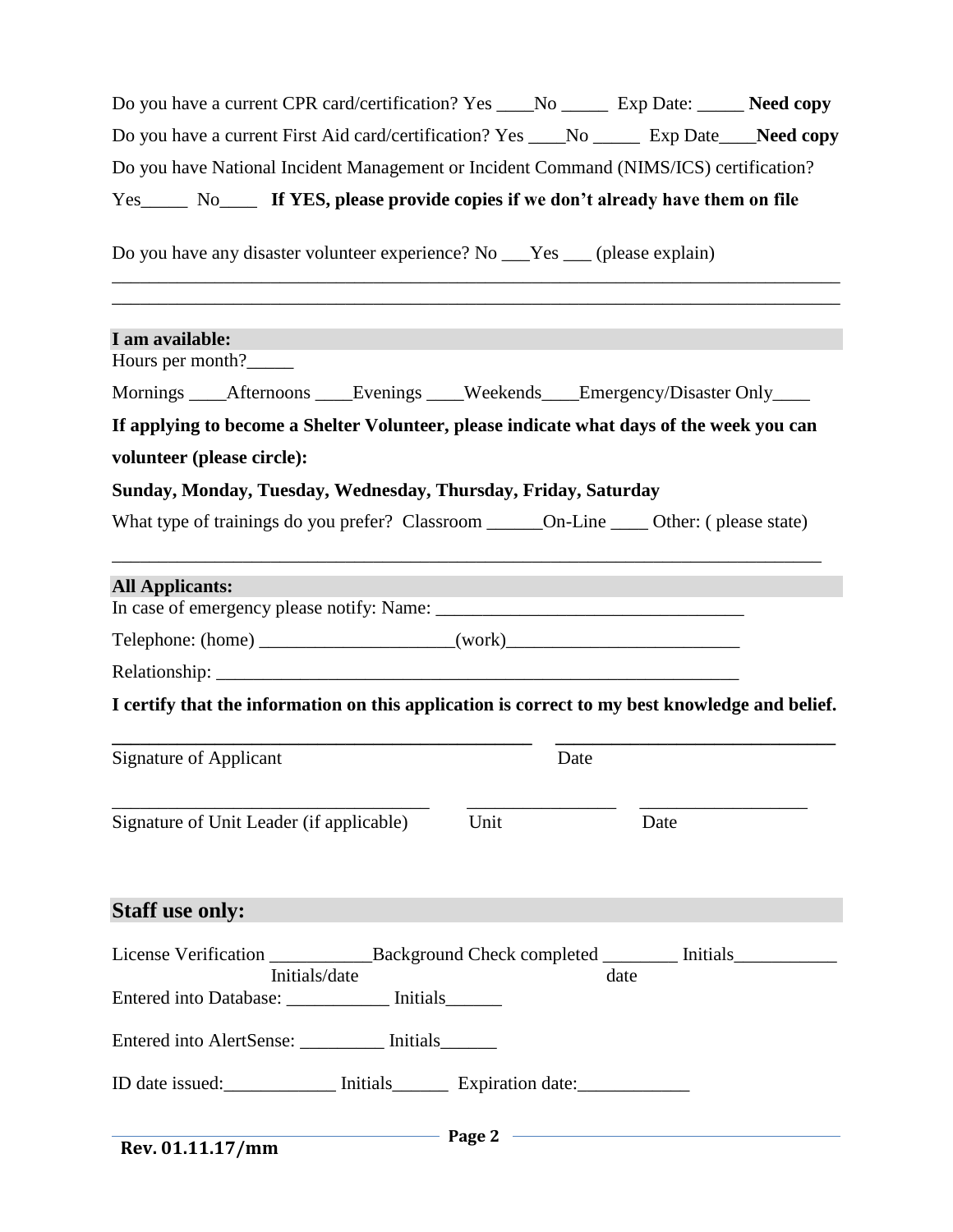#### **KITSAP COUNTY DEPARTMENT OF EMERGENCY MANAGEMENT**

# **CRIMINAL HISTORY AUTHORIZATION FORM – EMERGENCY WORKER**

**Please print legibly and fill out completely – failure to do so may delay your application**

| <b>LAST NAME</b>                | <b>FIRST NAME</b>                                                                    | <b>MIDDLE NAME</b>                                                                             |
|---------------------------------|--------------------------------------------------------------------------------------|------------------------------------------------------------------------------------------------|
| ALIAS OR MAIDEN NAME(S) USED:   |                                                                                      |                                                                                                |
|                                 |                                                                                      |                                                                                                |
|                                 |                                                                                      | *SOCIAL SECURITY #_________________________________ *(ONLY if you are applying for SAR)        |
| <b>CURRENT ADDRESS:</b>         |                                                                                      |                                                                                                |
| <b>NUMBER &amp; STREET</b>      | $\frac{1}{\text{CITY & STATE}}$ ZIP                                                  |                                                                                                |
|                                 |                                                                                      |                                                                                                |
| DRIVERS LICENSE NUMBER & STATE: |                                                                                      |                                                                                                |
|                                 |                                                                                      |                                                                                                |
| OTHER STATES LIVED IN:          |                                                                                      |                                                                                                |
| record if needed.               | I hereby give permission for the Kitsap County Department of Emergency Management to | conduct a Criminal History background investigation, and also obtain an abstract of my driving |
|                                 |                                                                                      |                                                                                                |
|                                 | Parent or guardian of applicant must sign if under 18 years of age:                  |                                                                                                |
|                                 |                                                                                      |                                                                                                |
|                                 |                                                                                      |                                                                                                |
| Rev. 01.11.17/mm                |                                                                                      | $\blacksquare$ Page 3 $\blacksquare$                                                           |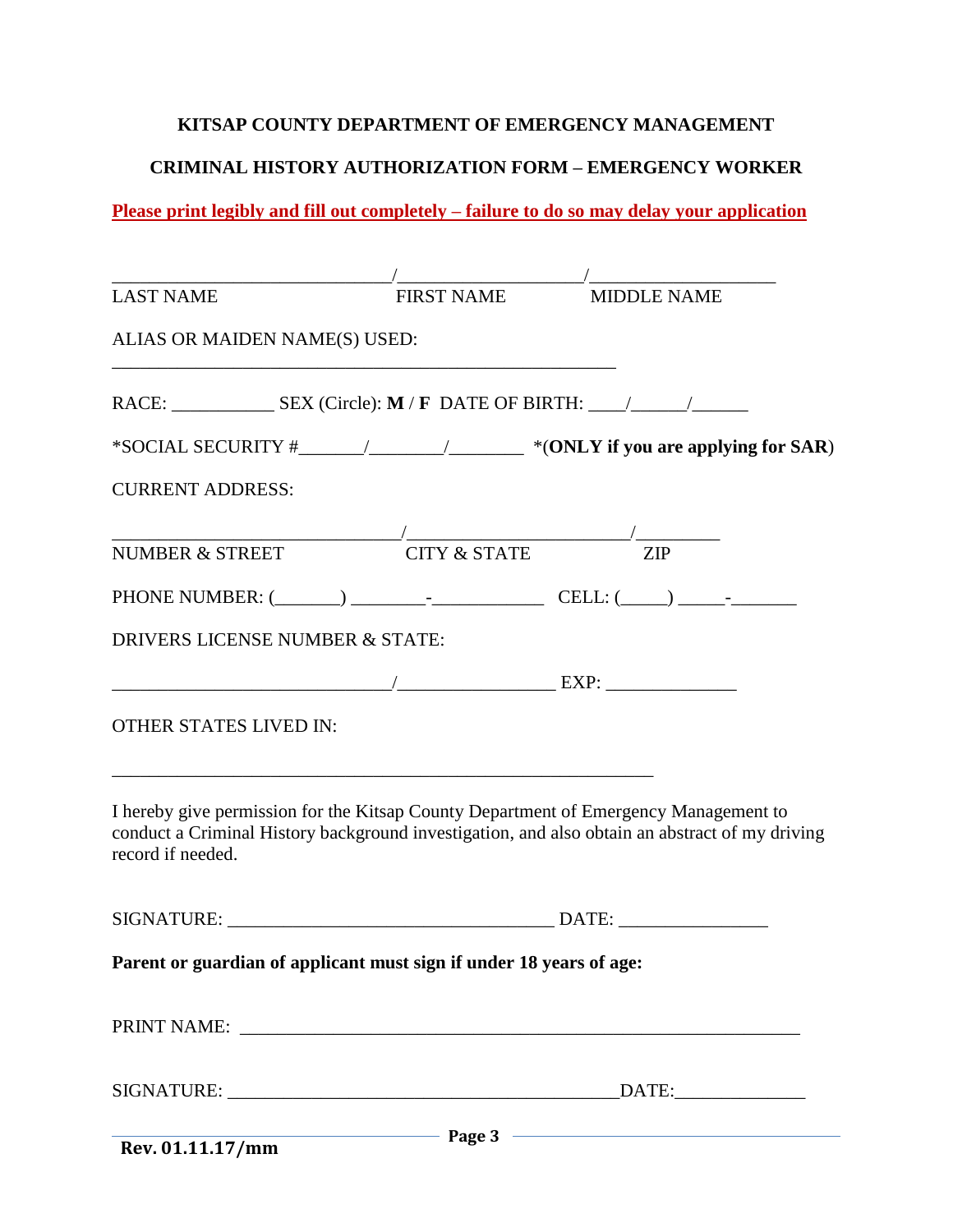# **KITSAP COUNTY DEPARTMENT OF EMERGENCY MANAGEMENT**

PERSONAL RESPONSIBILITES OF EMERGENCY WORKERS – AGREEMENT (WAC 118.04.200)

**1**. Emergency workers shall be responsible to certify to the authorized officials registering them and using their services that they are aware of and will comply with all applicable responsibilities and requirements set forth in these rules.

**(a)** Emergency workers have the responsibility to notify the on-scene authorized official if they have been using any medical prescription or other drug that has the potential to render them impaired, unfit, or unable to carry out their emergency assignment.

**(b)** Participation by emergency workers in any mission, training event, or other authorized activity while under the influence of or while using narcotics or any illegal controlled substance is prohibited.

**(c)** Participation by emergency workers in any mission, training event, or other authorized activity while under the influence of alcohol is prohibited.

**(d)** Emergency workers participating in any mission, training event, or other authorized activity shall possess a valid operator's license if they are assigned to operate vehicles, vessels, or aircraft during the mission unless specifically directed otherwise by an authorized official in accordance with RCW 38.52.180 . All emergency workers driving vehicles to or from a mission and/or training event must possess a valid driver's license and required insurance.

**(e)** Use of private vehicles, vessels, boats, or aircraft by emergency workers in any mission, training event, or other authorized activity without liability insurance required by chapter 46.29 RCW is prohibited unless specifically directed otherwise by an authorized official in accordance with RCW 38.52.180.

**(f)** Emergency workers shall adhere to all applicable traffic regulations during any mission, training event, or other authorized activity. This provision does not apply to individuals who have completed the emergency vehicle operator course or the

emergency vehicle accident prevention course and who are duly authorized under state law to use special driving skills and equipment and who do so at the direction of an authorized official.

**2.** Emergency workers have the responsibility to comply with all other requirements as determined by the authorized official using their services.

**3.** When reporting to the scene, emergency workers have the responsibility to inform the onscene authorized official whether they are mentally and physically fit for their assigned duties. Emergency workers reporting as not fit for currently assigned duties may request a less demanding assignment that is appropriate to their current capabilities.

**4.** Emergency workers have the responsibility to check in with the appropriate on-scene official and to complete all required record keeping and reporting.

### **I have read, understand and agree to the Personal Responsibilities of an Emergency Worker (WAC 118.04.200)**

PRINT NAME: \_\_\_\_\_\_\_\_\_\_\_\_\_\_\_\_\_\_\_\_\_\_\_\_\_\_\_\_\_\_\_\_\_\_\_\_\_

SIGNATURE: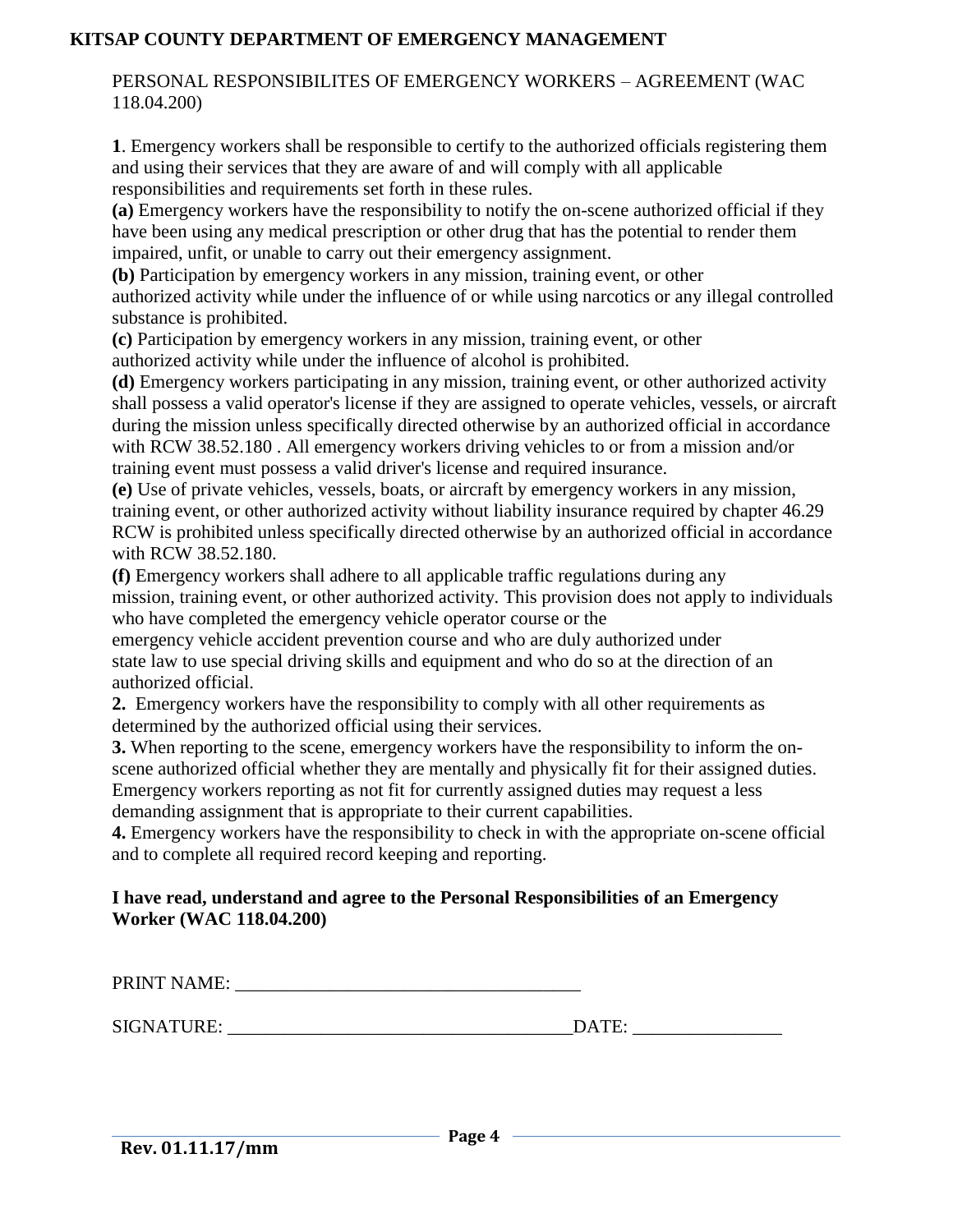# **KITSAP COUNTY DEPARTMENT OF EMERGENCY MANAGEMENT**

## VOLUNTEER PLACEMENT STANDARDS AND EMERGENCY WORKER REQUIREMENTS

- 1. I am now a United States Citizen. YES / NO\*
- 2. I can read, write and speak the English language, so as to be easily understood by others YES / NO\*
- 3. I have read the attached DSHS Secretary's List of Crimes and Negative Actions that Kitsap County utilizes as a determining factor for the disqualifiers. I understand the guidelines and I do not have convictions in my background that will disqualify me from being a registered emergency worker for Kitsap County. YES / NO\*

(If you selected NO\* to any of the above questions, you will not be eligible to register as an emergency worker for Kitsap County).

# **DRIVING RECORD STANDARDS:**

Candidates who apply for a position that requires driving must be able to fulfill all traveling requirements possessing and maintaining a valid Washington State Driver's License and the appropriate amount of automobile insurance. In an effort to determine whether there are any disqualifying factors in your driving history, please respond to the following questions:

1. Do you have a valid driver's license? State of issue: Have you had your license for at least one year? YES / NO\* NOTE: You must possess a valid Washington State Driver's License by time of appointment.

2. Are you at least 18 years old? YES / NO\*

3. Has your driver's license been suspended in the last three years? YES\* / NO

4. Has your driver's license been revoked in the last five years? YES\* / NO

5. Have you been convicted in the last five years for any driving offense involving the use of drugs, alcohol, or any controlled substance? YES\* / NO

6. Have you been found at-fault for two or more accidents in the last five years, or found at fault in any accident in the last five years resulting in a fatality? YES\* / NO

7. Do you have any driving-related charges pending? YES\* / NO **\*If yes, please list:** 

| Conviction | <u>Agency</u> | Date | Disposition |
|------------|---------------|------|-------------|
|            |               |      |             |
|            |               |      |             |
|            |               |      |             |
|            |               |      |             |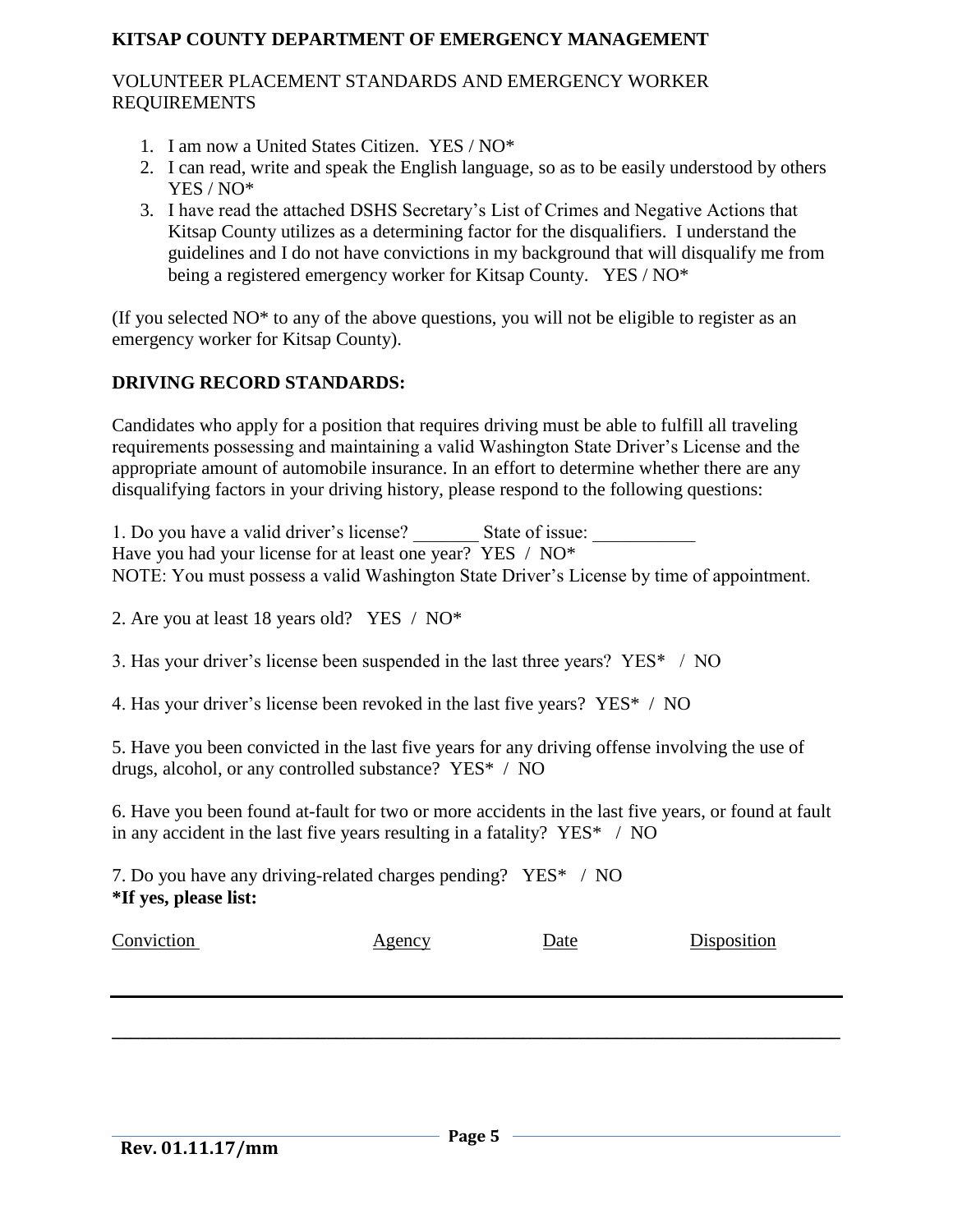| Have you ever been arrested? YES / NO If YES, please explain: |                                                                                               |
|---------------------------------------------------------------|-----------------------------------------------------------------------------------------------|
|                                                               | (If you fail to answer this question, your application will be returned to you as incomplete) |

I declare that this information is true and accurate. I grant Kitsap County Department of Emergency Management permission to conduct a criminal history background check using the above information. I understand that my participation in this program is contingent upon the accuracy of the above information and my following all laws and policies and procedures established by Kitsap County or its agents with regard to the emergency worker program and the activities of its volunteers.

| <b>PRINT NAME:</b> |  |  |  |
|--------------------|--|--|--|
|                    |  |  |  |

| <b>SIGNATURE</b><br>K.C. | Δ |
|--------------------------|---|
|--------------------------|---|

| )ATE |
|------|

# **Parent or guardian of applicant must sign if under 18 years of age:**

| PRINT NAME<br>*****<br> |  |  |
|-------------------------|--|--|
|                         |  |  |

SIGNATURE: \_\_\_\_\_\_\_\_\_\_\_\_\_\_\_\_\_\_\_\_\_\_\_\_\_\_\_\_\_\_\_\_\_\_\_\_\_\_\_\_\_\_DATE:\_\_\_\_\_\_\_\_\_\_\_\_\_\_

Approved as to form this \_\_\_\_\_\_\_\_\_\_\_day of \_\_\_\_\_\_\_\_\_\_\_\_\_\_\_\_\_ , 20\_\_\_\_

\_\_\_\_\_\_\_\_\_\_\_\_\_\_\_\_\_\_\_\_\_\_\_\_\_\_\_\_\_\_\_\_\_\_\_\_\_ Michele Moen, Volunteer Coordinator

> Please send completed forms to: Michele Moen, Office Support Specialist **KCDEM** | **911 Carver Street | Bremerton | WA | 98312 (360) 307-5871 office | (360) 478-9802 fax [mmoen@co.kitsap.wa.us](mailto:mmoen@co.kitsap.wa.us)**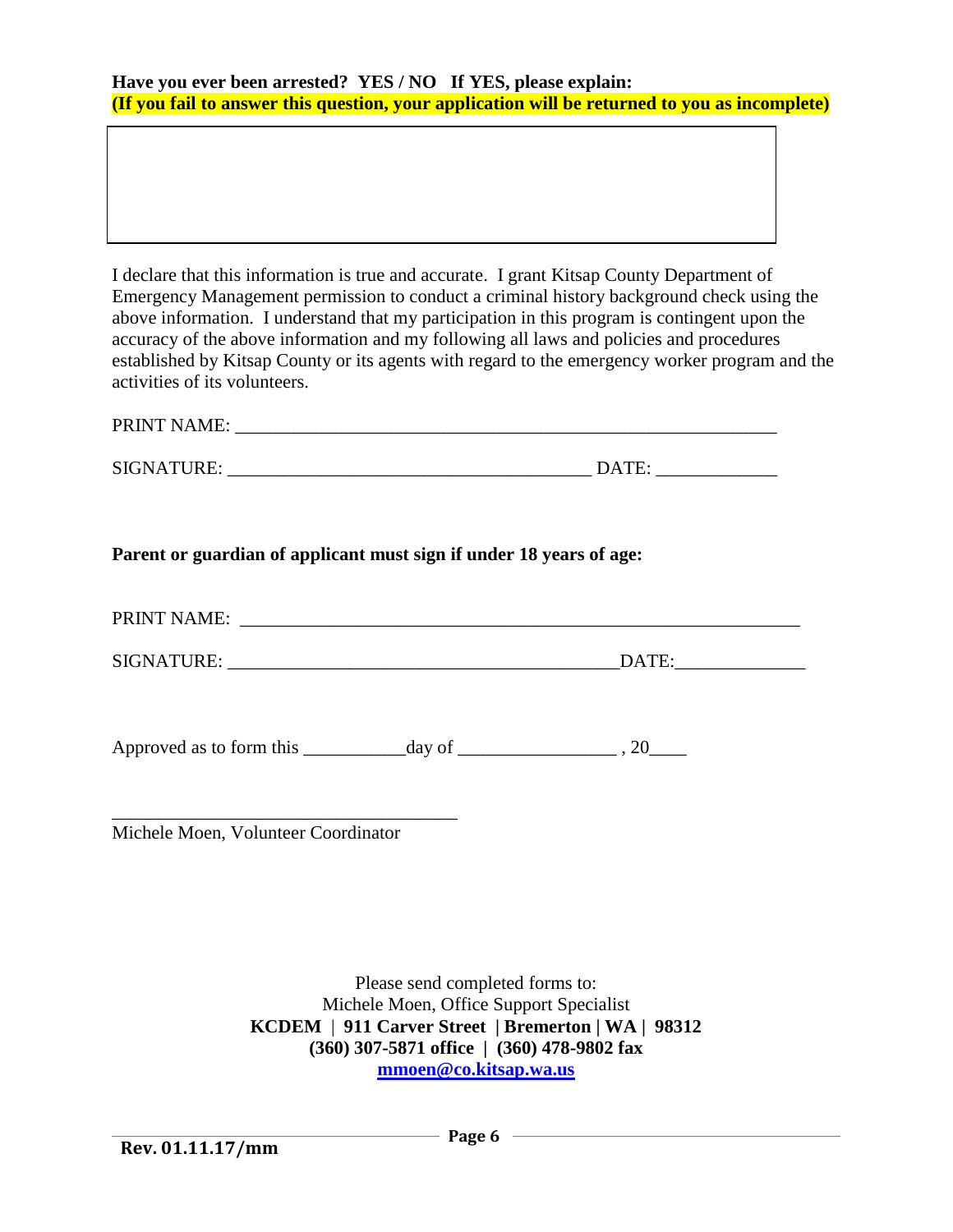### DSHS SECRETARY'S LIST OF CRIMES AND NEGATIVE ACTIONS FOR USE BY ALL Programs Administered by DSHS, including DSHS State Employees in Covered Positions

[EXCEPT programs administered by ADSA Home & Community Services & ADSA Residential Care Services]

Crimes:

A person who has a crime listed below is denied unsupervised access to vulnerable adults, juveniles, and children.

If "(5 or more years)" appears after a crime, the person is automatically denied unsupervised access unless 5 or more years has passed since the date of conviction.

After 5 years, an overall assessment of the person's character, competence and suitability to have unsupervised access will determine denial.

Abandonment of a child Abandonment of a dependent person not against child (5 or more years) Abuse or neglect of a child Arson Assault 1 Assault 2 Assault 3 Domestic Violence Assault 3 not Domestic Violence (5 or more years) Assault 4/simple assault (5 or more years) Assault of a child Bail jumping Burglary (5 or more years) Carnal knowledge Child buying or selling Child molestation Coercion (5 or more years) Commercial sexual abuse of a minor/ Patronizing a juvenile prostitute Communication with a minor for immoral purposes Controlled substance homicide Criminal mistreatment Custodial assault (5 or more years) Custodial interference Custodial sexual misconduct (5 or more years) Dealing in depictions of minor engaged in sexual explicit conduct Domestic Violence (felonies only) Drive-by shooting Extortion 1 Extortion 2 (5 or more years) Forgery (5 or more years) Harassment (5 or more years) Harassment Domestic Violence Homicide by abuse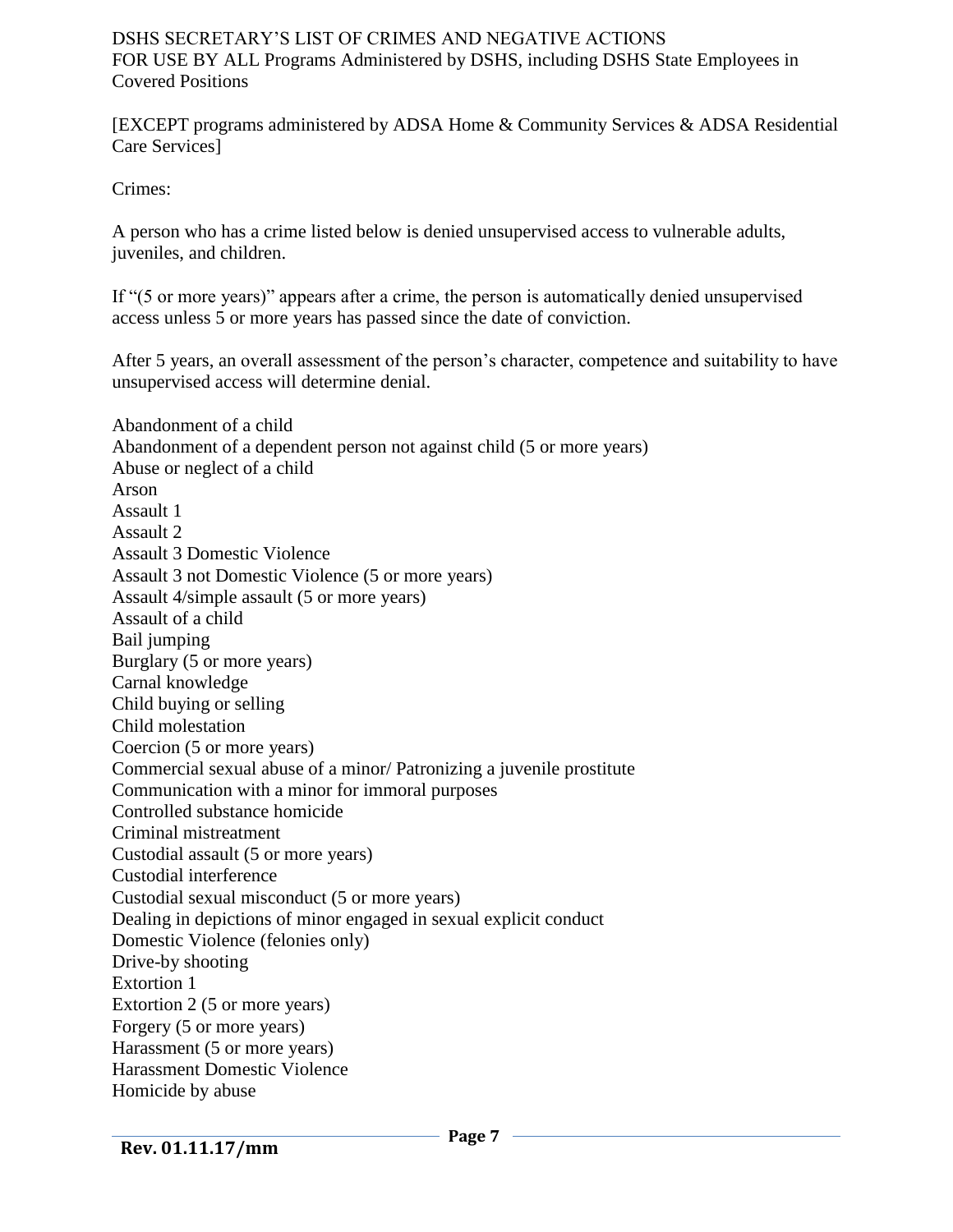Homicide by watercraft Identity theft (5 or more years) Incendiary devices (possess, manufacture, dispose) Incest Indecent exposure/Public indecency (Felony) Indecent liberties Kidnapping Leading organized crime (5 or more years) Luring Malicious explosion 1 Malicious explosion 2 Malicious explosion 3 (5 or more years) Malicious harassment Malicious mischief (5 or more years) Malicious mischief Domestic Violence Malicious placement of an explosive 1 Malicious placement of an explosive 2 (5 or more years) Malicious placement of an explosive 3 (5 or more years) Malicious placement of imitation device 1 (5 or more years) Manslaughter Murder/Aggravated murder Patronizing a prostitute (5 or more years) Possess depictions minor engaged in sexual conduct Possess explosive device (5 or more years) Promoting pornography (5 or more years) Promoting prostitution 1 (5 or more years) Promoting prostitution 2 (5 or more years) Promoting suicide attempt (5 or more years) Prostitution (5 or more years) Rape Rape of child Reckless endangerment (5 or more years) Registered sex offender Residential burglary (5 or more years) Robbery Selling or distributing erotic material to a minor Sending or bringing into the state depictions of a minor Sexual exploitation of minors Sexual misconduct with a minor Sexually violating human remains Stalking (5 or more years) Theft (5 or more years) Unlawful imprisonment (5 or more years) Unlawful use of building for drug purposes (5 or more years) Use of machine gun in a felony Vehicular assault Vehicular homicide (negligent homicide) Violation of child abuse restraining order Violation of civil anti-harassment protection order Violation of protection/contact/restraining order